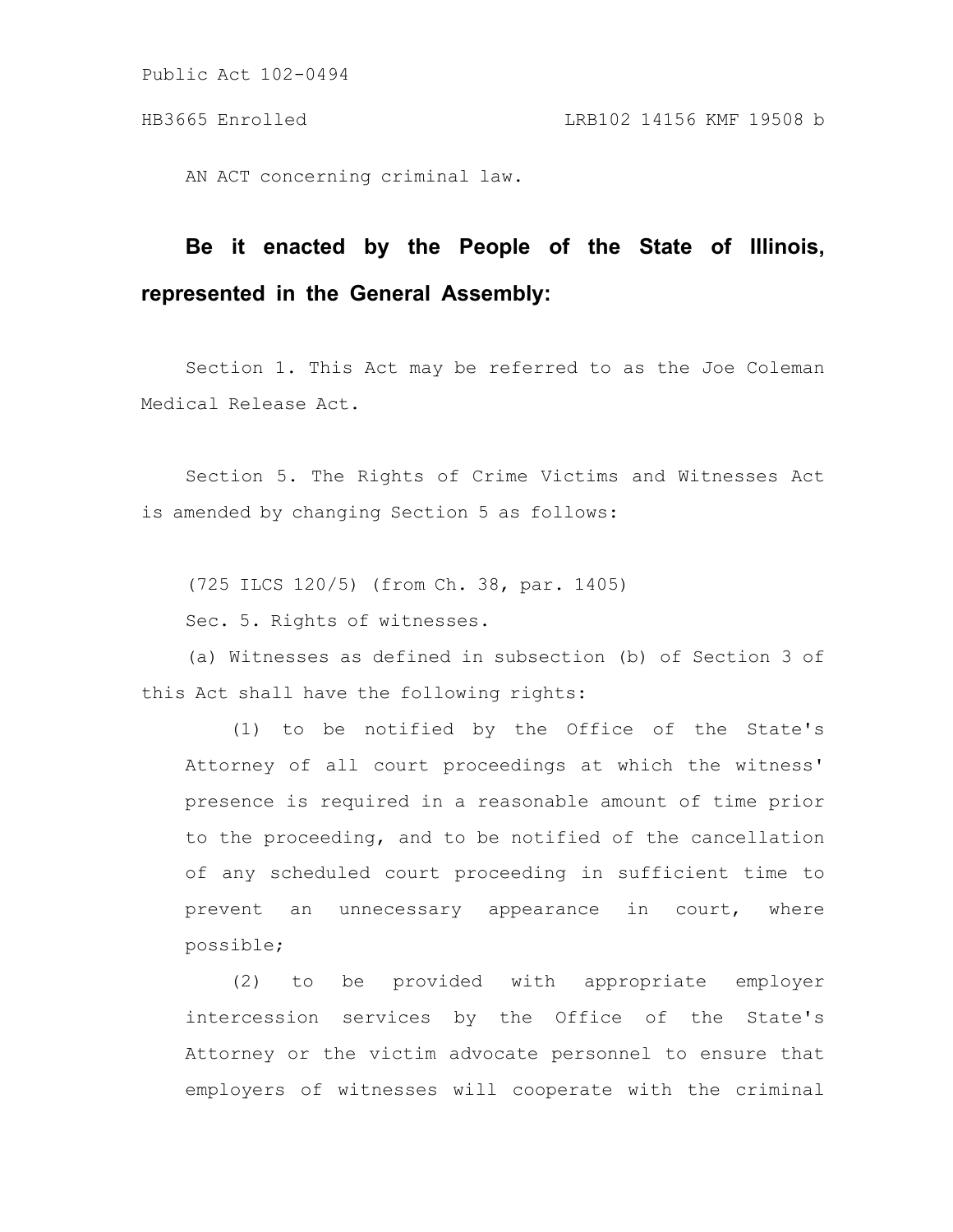justice system in order to minimize an employee's loss of pay and other benefits resulting from court appearances;

(3) to be provided, whenever possible, a secure waiting area during court proceedings that does not require witnesses to be in close proximity to defendants and their families and friends;

(4) to be provided with notice by the Office of the State's Attorney, where necessary, of the right to have a translator present whenever the witness' presence is required and, in compliance with the federal Americans with Disabilities Act of 1990, to be provided with notice of the right to communications access through a sign language interpreter or by other means.

(b) At the written request of the witness, the witness shall:

(1) receive notice from the office of the State's Attorney of any request for post-conviction review filed by the defendant under Article 122 of the Code of Criminal Procedure of 1963, and of the date, time, and place of any hearing concerning the petition for post-conviction review; whenever possible, notice of the hearing on the petition shall be given in advance;

(2) receive notice by the releasing authority of the defendant's discharge from State custody if the defendant was committed to the Department of Human Services under Section 5-2-4 or any other provision of the Unified Code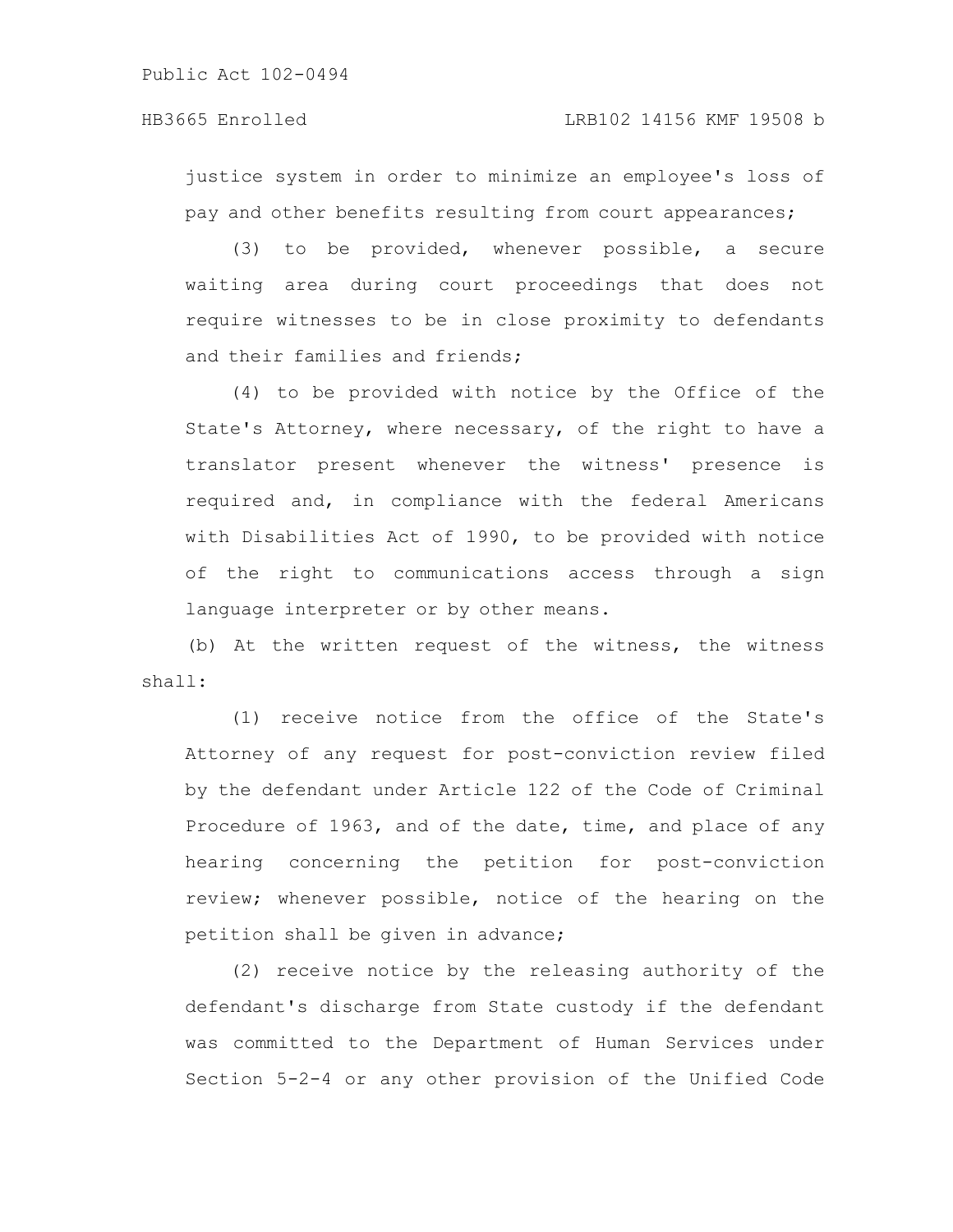of Corrections;

(3) receive notice from the Prisoner Review Board of the prisoner's escape from State custody, after the Board has been notified of the escape by the Department of Corrections or the Department of Juvenile Justice; when the escapee is apprehended, the Department of Corrections or the Department of Juvenile Justice shall immediately notify the Prisoner Review Board and the Board shall notify the witness;

(4) receive notice from the Prisoner Review Board or the Department of Juvenile Justice of the prisoner's release on parole, aftercare release, electronic detention, work release or mandatory supervised release and of the prisoner's final discharge from parole, aftercare release, electronic detention, work release, or mandatory supervised release.

(c) The crime victim has the right to submit a victim statement to the Prisoner Review Board for consideration at a medical release hearing as provided in Section 3-3-14 of the Unified Code of Corrections. A victim statement may be submitted in writing, on film, videotape, or other electronic means, or in the form of a recording prior to a hearing, or orally at a hearing, or by calling the toll-free number established in subsection (f) of Section 4.5. Victim statements provided to the Board shall be confidential and privileged, including any statements received prior to the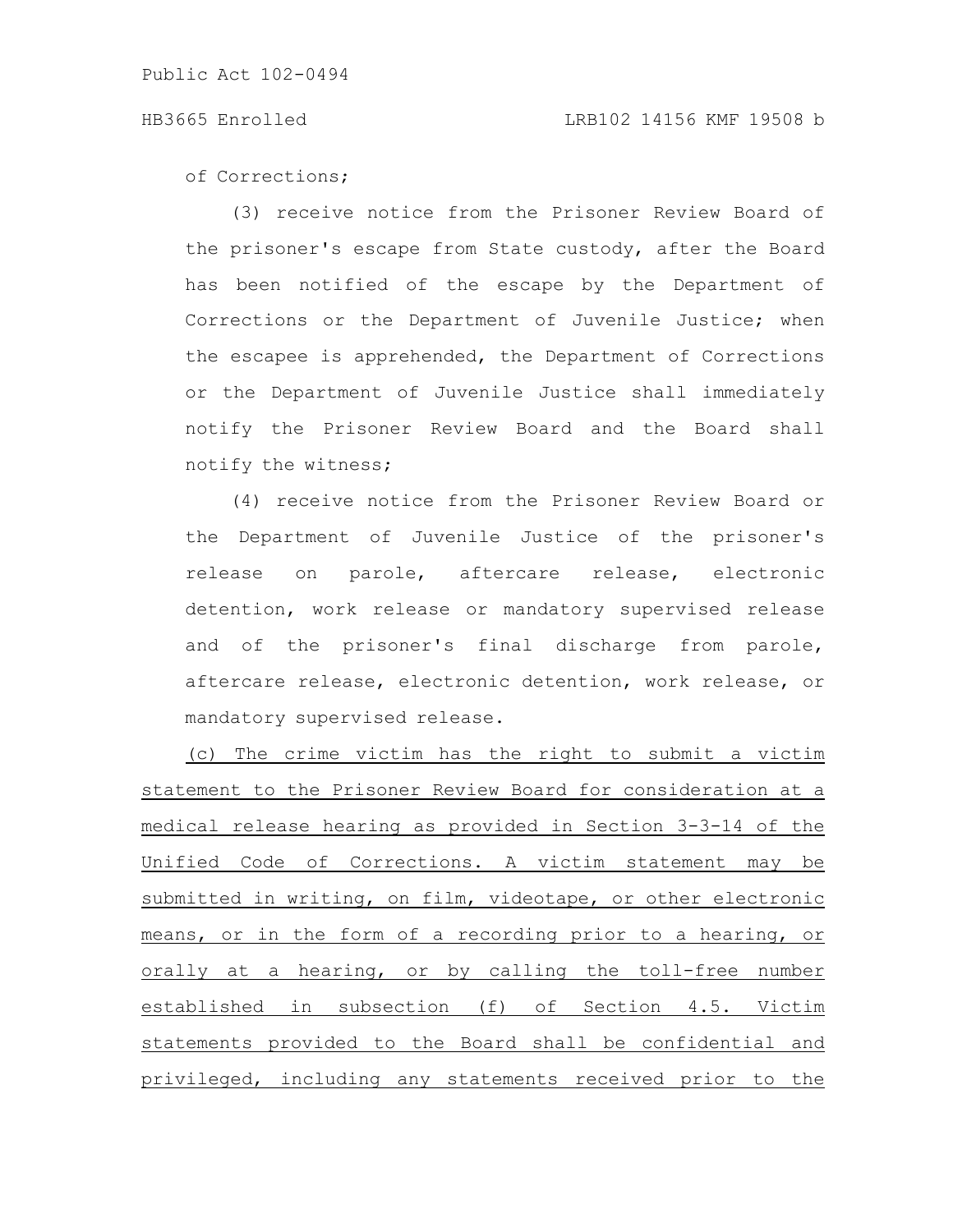effective date of this amendatory Act of the 102nd General Assembly, except if the statement was an oral statement made by the victim at a hearing open to the public.

(Source: P.A. 98-558, eff. 1-1-14; 99-628, eff. 1-1-17.)

Section 10. The Unified Code of Corrections is amended by changing Section 3-3-1 and by adding Sections 3-3-14 and 3-3-15 as follows:

(730 ILCS 5/3-3-1) (from Ch. 38, par. 1003-3-1)

Sec. 3-3-1. Establishment and appointment of Prisoner Review Board.

(a) There shall be a Prisoner Review Board independent of the Department which shall be:

(1) the paroling authority for persons sentenced under the law in effect prior to the effective date of this amendatory Act of 1977;

(1.2) the paroling authority for persons eligible for parole review under Section 5-4.5-115;

(1.5) (blank);

(2) the board of review for cases involving the revocation of sentence credits or a suspension or reduction in the rate of accumulating the credit;

(3) the board of review and recommendation for the exercise of executive clemency by the Governor;

(4) the authority for establishing release dates for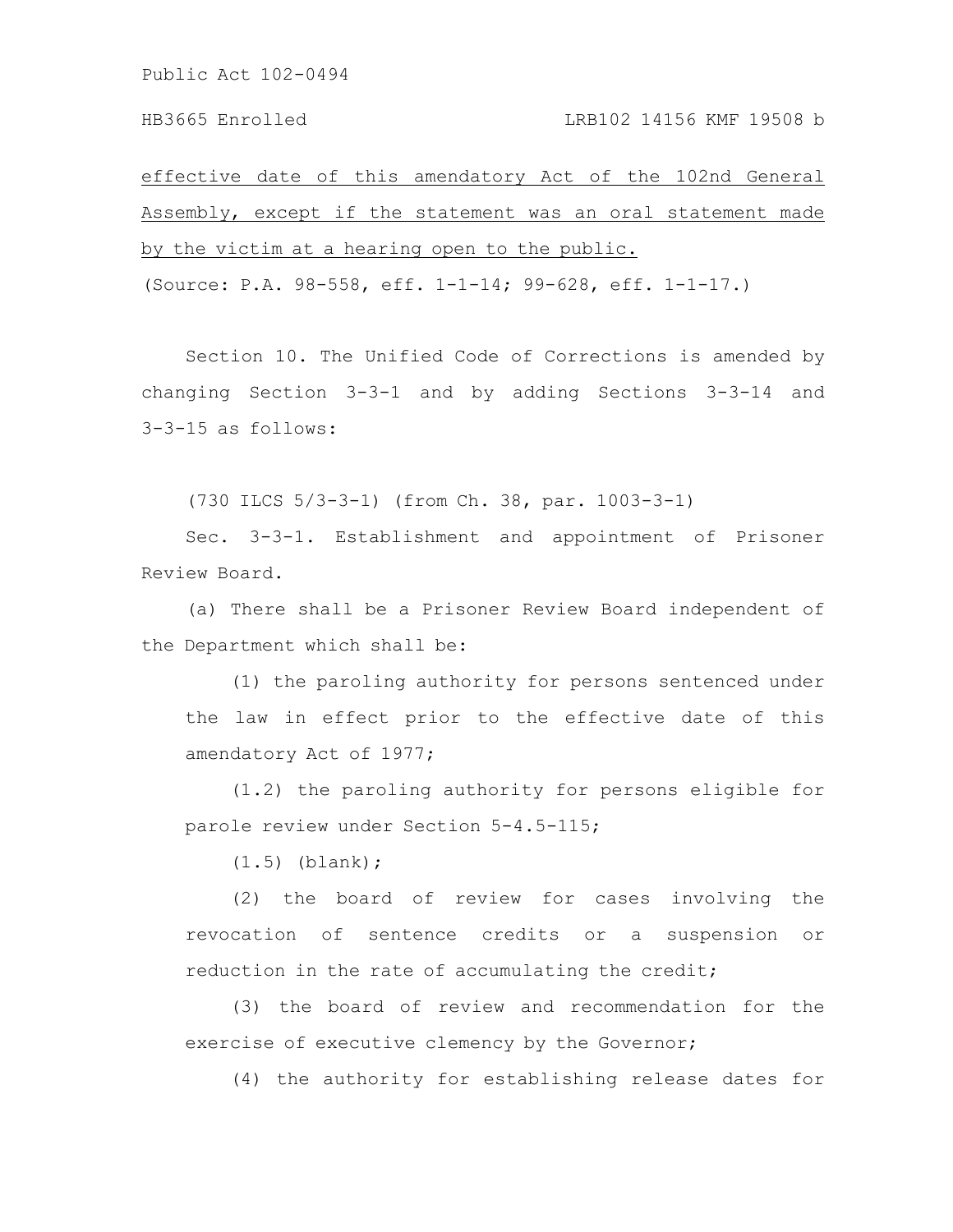### HB3665 Enrolled LRB102 14156 KMF 19508 b

certain prisoners sentenced under the law in existence prior to the effective date of this amendatory Act of 1977, in accordance with Section 3-3-2.1 of this Code;

(5) the authority for setting conditions for parole and mandatory supervised release under Section 5-8-1(a) of this Code, and determining whether a violation of those conditions warrant revocation of parole or mandatory supervised release or the imposition of other sanctions; and

(6) the authority for determining whether a violation of aftercare release conditions warrant revocation of aftercare release; and-

## (7) the authority to release medically infirm or disabled prisoners under Section 3-3-14.

(b) The Board shall consist of 15 persons appointed by the Governor by and with the advice and consent of the Senate. One member of the Board shall be designated by the Governor to be Chairman and shall serve as Chairman at the pleasure of the Governor. The members of the Board shall have had at least 5 years of actual experience in the fields of penology, corrections work, law enforcement, sociology, law, education, social work, medicine, psychology, other behavioral sciences, or a combination thereof. At least 6 members so appointed must have at least 3 years experience in the field of juvenile matters. No more than 8 Board members may be members of the same political party.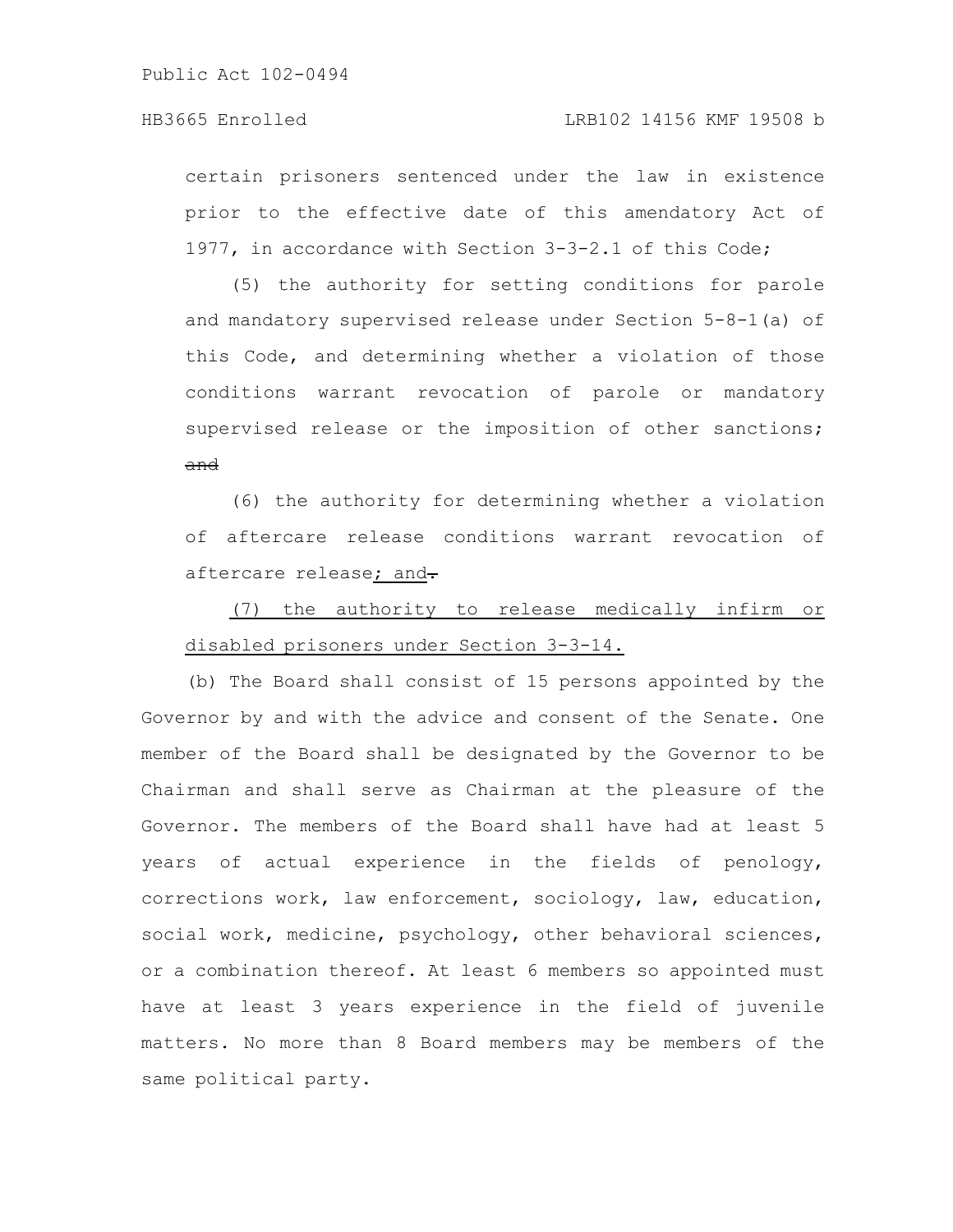### HB3665 Enrolled LRB102 14156 KMF 19508 b

Each member of the Board shall serve on a full-time basis and shall not hold any other salaried public office, whether elective or appointive, nor any other office or position of profit, nor engage in any other business, employment, or vocation. The Chairman of the Board shall receive \$35,000 a year, or an amount set by the Compensation Review Board, whichever is greater, and each other member \$30,000, or an amount set by the Compensation Review Board, whichever is greater.

(c) Notwithstanding any other provision of this Section, the term of each member of the Board who was appointed by the Governor and is in office on June 30, 2003 shall terminate at the close of business on that date or when all of the successor members to be appointed pursuant to this amendatory Act of the 93rd General Assembly have been appointed by the Governor, whichever occurs later. As soon as possible, the Governor shall appoint persons to fill the vacancies created by this amendatory Act.

Of the initial members appointed under this amendatory Act of the 93rd General Assembly, the Governor shall appoint 5 members whose terms shall expire on the third Monday in January 2005, 5 members whose terms shall expire on the third Monday in January 2007, and 5 members whose terms shall expire on the third Monday in January 2009. Their respective successors shall be appointed for terms of 6 years from the third Monday in January of the year of appointment. Each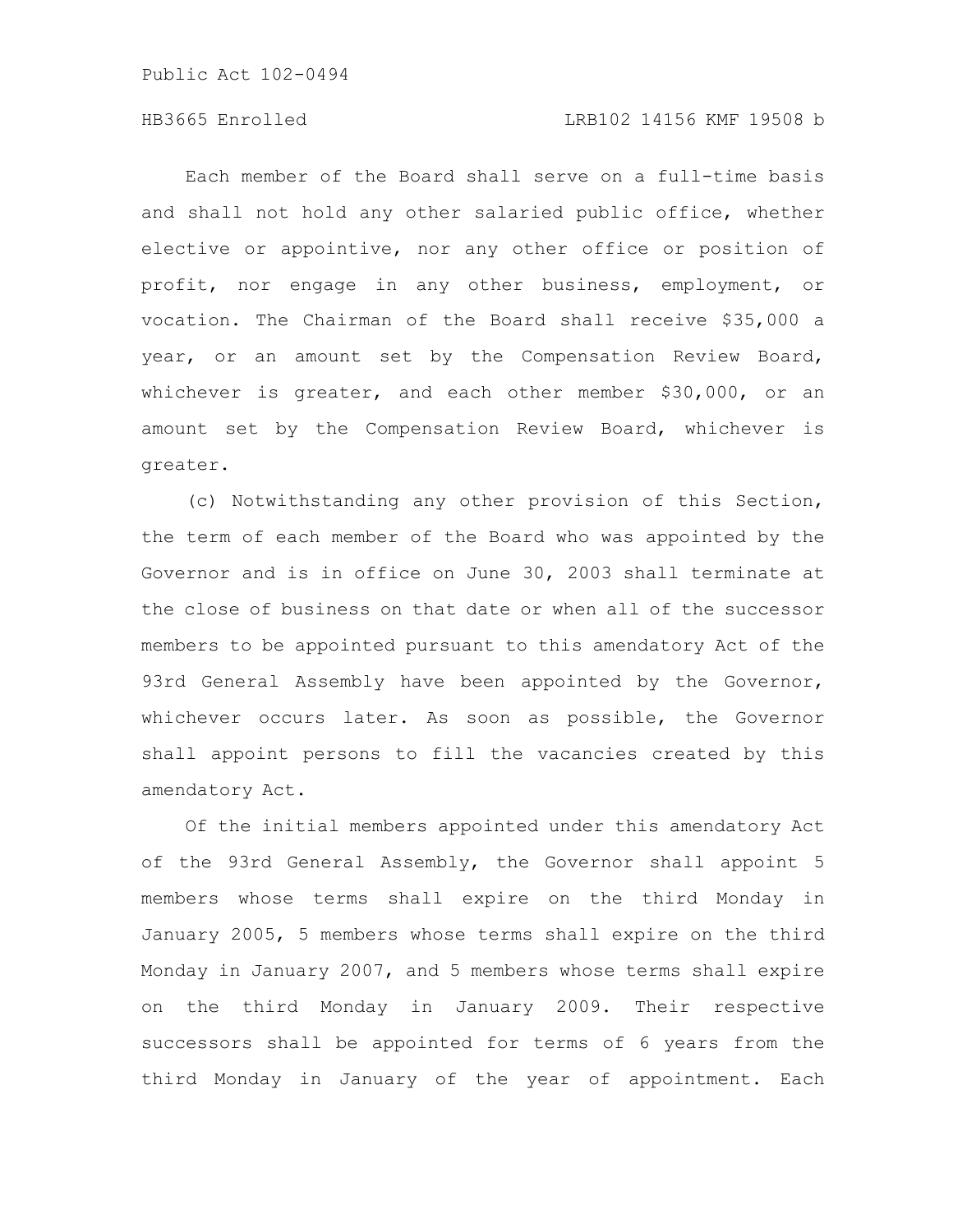HB3665 Enrolled LRB102 14156 KMF 19508 b

member shall serve until his or her successor is appointed and qualified.

Any member may be removed by the Governor for incompetence, neglect of duty, malfeasance or inability to serve.

(d) The Chairman of the Board shall be its chief executive and administrative officer. The Board may have an Executive Director; if so, the Executive Director shall be appointed by the Governor with the advice and consent of the Senate. The salary and duties of the Executive Director shall be fixed by the Board.

(Source: P.A. 100-1182, eff. 6-1-19; 101-288, eff. 1-1-20.)

(730 ILCS 5/3-3-14 new)

Sec. 3-3-14. Procedure for medical release.

(a) Definitions:

(1) As used in this Section "medically incapacitated" means that an inmate has any diagnosable medical condition, including dementia and severe, permanent medical or cognitive disability, that prevents the inmate from completing more than one activity of daily living without assistance or that incapacitates the inmate to the extent that institutional confinement does not offer additional restrictions, and that the condition is unlikely to improve noticeably in the future.

(2) As used in this Section, "terminal illness" means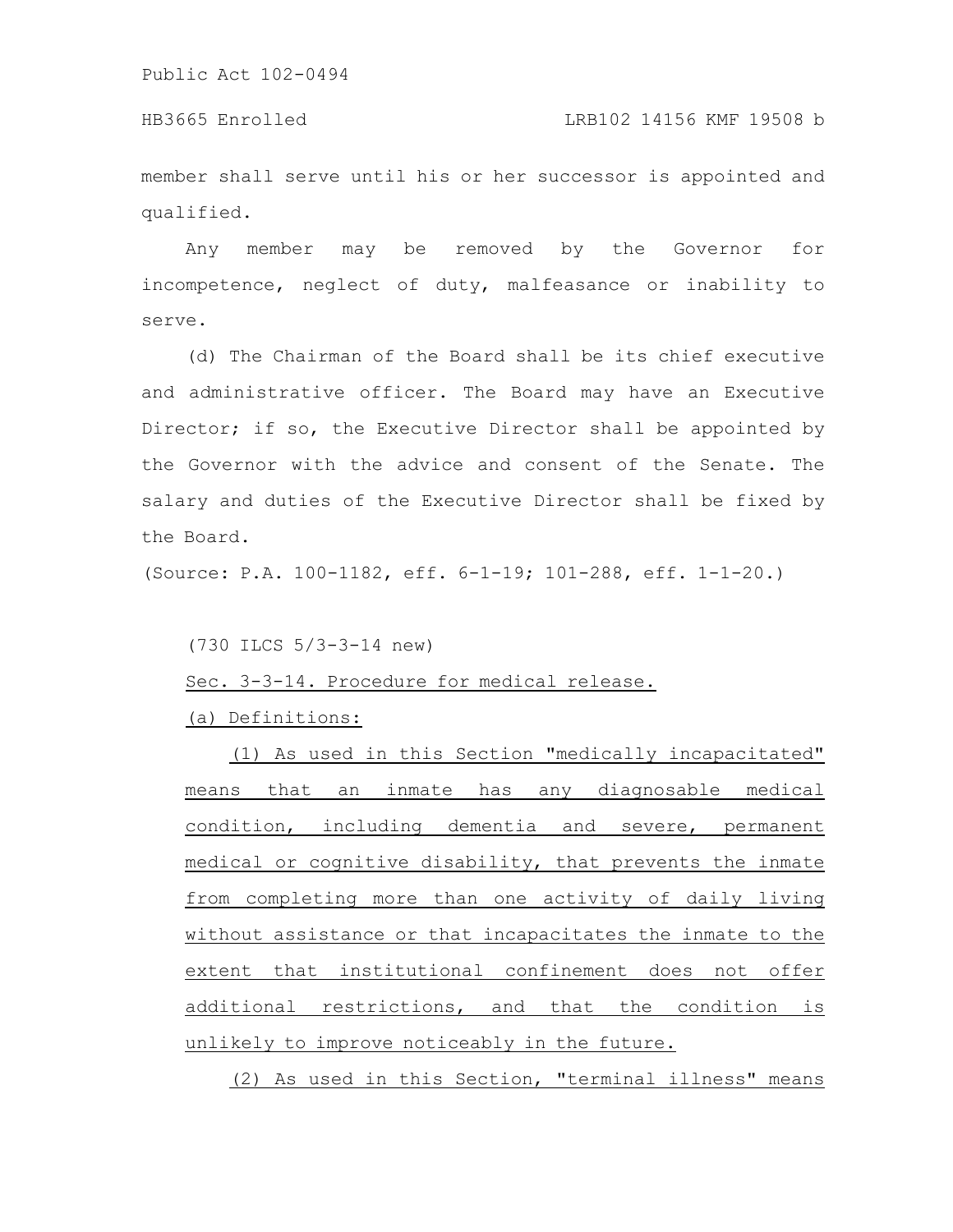a condition that satisfies all of the following criteria:

(i) the condition is irreversible and incurable; and

(ii) in accordance with medical standards and a reasonable degree of medical certainty, based on an individual assessment of the inmate, the condition is likely to cause death to the inmate within 18 months.

(b) The Prisoner Review Board shall consider an application for compassionate release on behalf of any inmate who meets any of the following:

(1) is suffering from a terminal illness; or

(2) has been diagnosed with a condition that will result in medical incapacity within the next 6 months; or

(3) has become medically incapacitated subsequent to sentencing due to illness or injury.

(c) Initial Application:

(1) An initial application for medical release may be filed with the Prisoner Review Board by an inmate, a prison official, a medical professional who has treated or diagnosed the inmate, or an inmate's spouse, parent, guardian, grandparent, aunt or uncle, sibling, child over the age of eighteen years, or attorney. If the initial application is made by someone other than the inmate, the inmate, or if they are medically unable to consent, the guardian or family member designated to represent their interests must consent to the application at the time of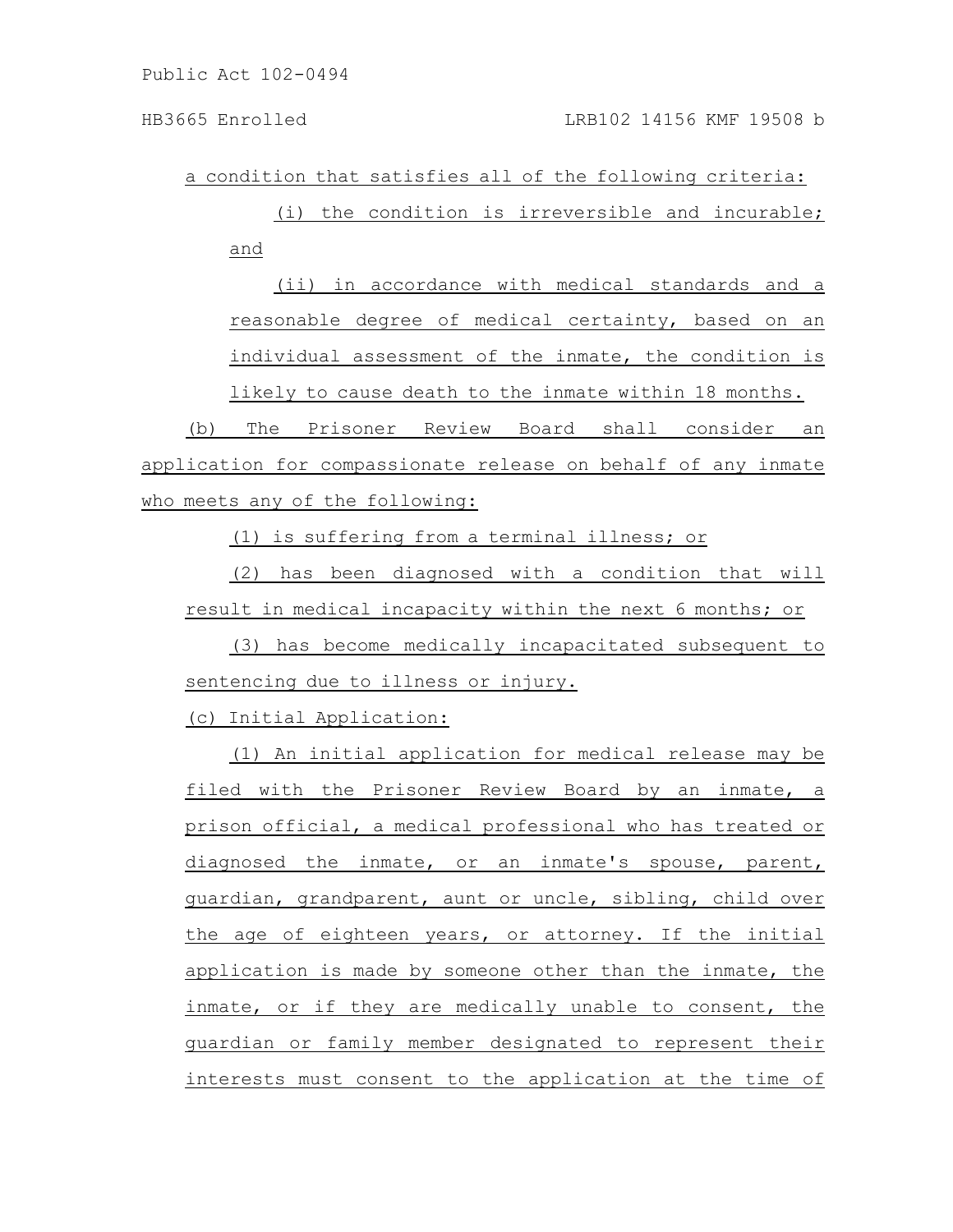### HB3665 Enrolled LRB102 14156 KMF 19508 b

the institutional hearing.

(2) Application materials shall be maintained on the Prisoner Review Board's website, the Department of Corrections' website, and maintained in a clearly visible place within the law library and the infirmary of every penal institution and facility operated by the Department of Corrections.

(3) The initial application need not be notarized, can be sent via email or facsimile, and must contain the following information:

(i) the inmate's name and Illinois Department of Corrections number;

(ii) the inmate's diagnosis;

(iii) a statement that the inmate meets one of the following diagnostic criteria:

(a) the inmate is suffering from a terminal illness;

(b) the inmate has been diagnosed with a condition that will result in medical incapacity within the next 6 months; or

(c) the inmate has become medically incapacitated subsequent to sentencing due to illness or injury.

(4) Upon receiving the inmate's initial application, the Board shall order the Department of Corrections to have a physician or nurse practitioner evaluate the inmate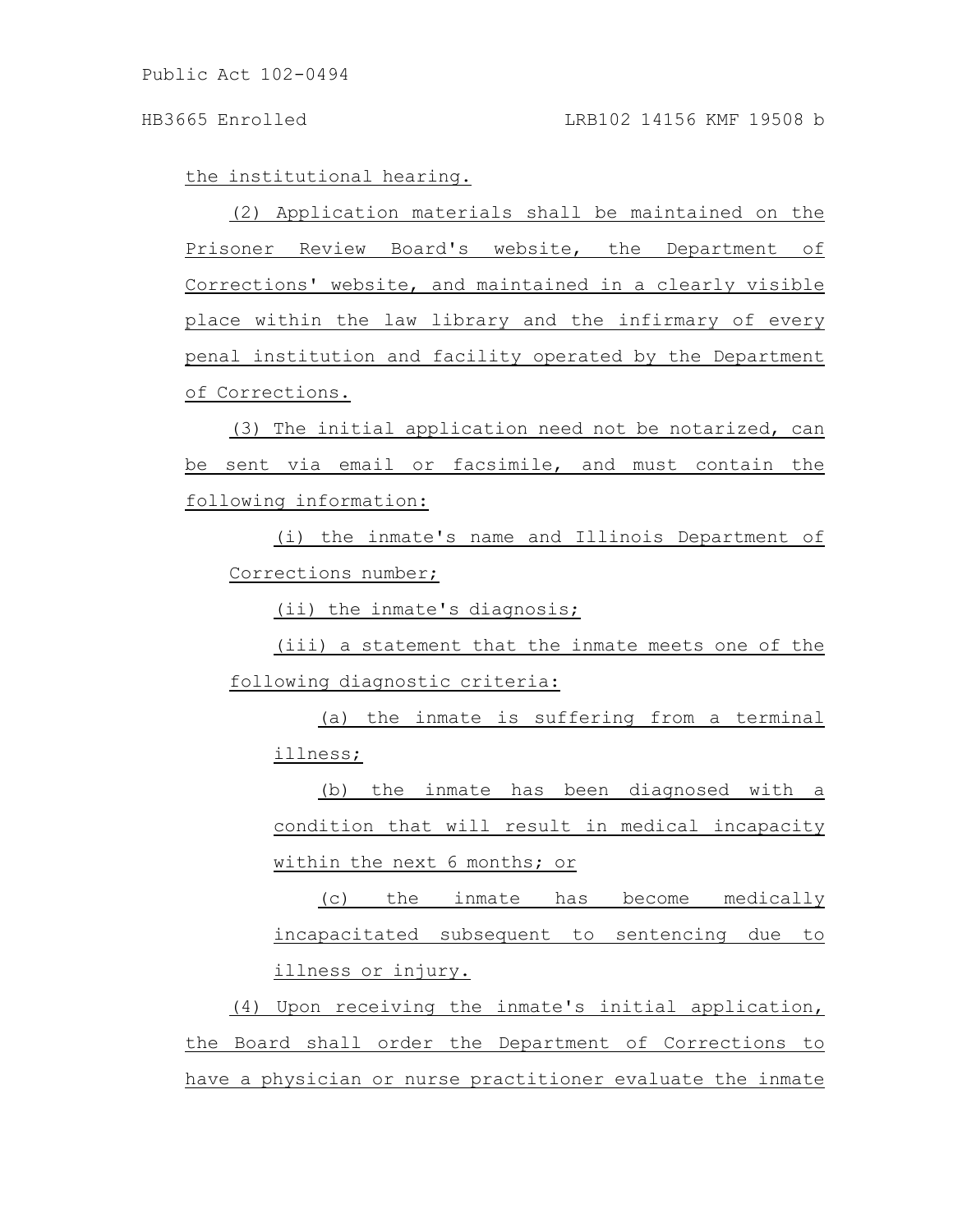and create a written evaluation within ten days of the Board's order. The evaluation shall include but need not be limited to:

(i) a concise statement of the inmate's medical diagnosis, including prognosis, likelihood of recovery, and primary symptoms, to include incapacitation; and

(ii) a statement confirming or denying that the inmate meets one of the criteria stated in subsection (b) of this Section.

(d) Institutional hearing. No public institutional hearing is required for consideration of a petition, but shall be granted at the request of petitioner. The inmate may be represented by counsel and may present witnesses to the Board members. Hearings shall be governed by the Open Parole Hearings Act.

(e) Voting procedure. Petitions shall be considered by three-member panels, and decisions shall be made by simple majority.

(f) Consideration. In considering a petition for release under the statute, the Prisoner Review Board may consider the following factors:

> (i) the inmate's diagnosis and likelihood of recovery;

> (ii) the approximate cost of health care to the State should the inmate remain in custody;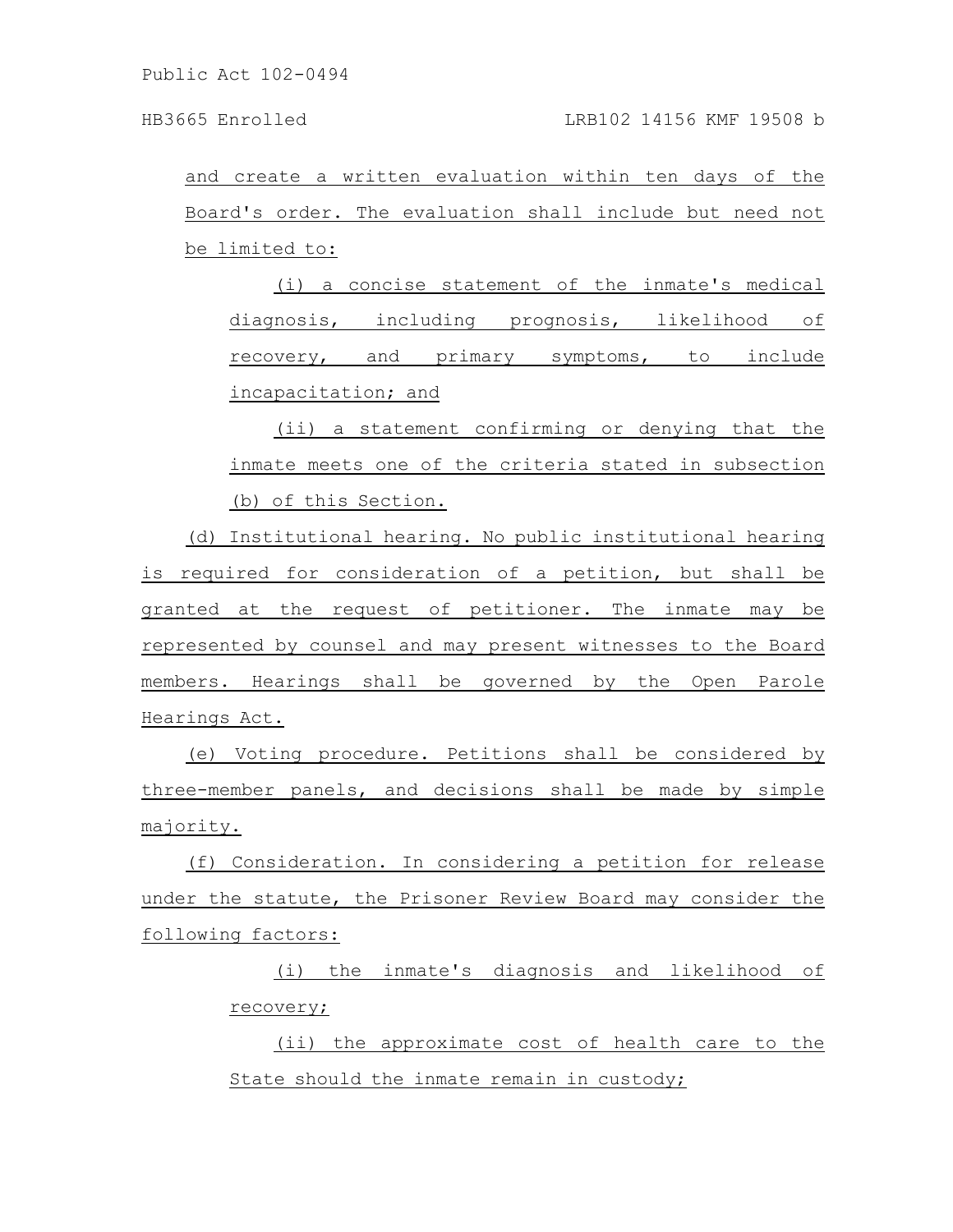HB3665 Enrolled LRB102 14156 KMF 19508 b

(iii) the impact that the inmate's continued incarceration may have on the provision of medical care within the Department;

(iv) the present likelihood of and ability to pose a substantial danger to the physical safety of a specifically identifiable person or persons;

(v) any statements by the victim regarding release; and

(vi) whether the inmate's condition was explicitly disclosed to the original sentencing judge and taken into account at the time of sentencing.

(g) Inmates granted medical release shall be released on mandatory supervised release for a period of 5 years subject to Section 3-3-8, which shall operate to discharge any remaining term of years imposed upon him or her. However, in no event shall the eligible person serve a period of mandatory supervised release greater than the aggregate of the discharged underlying sentence and the mandatory supervised release period as set forth in Section 5-4.5-20.

(h) Within 90 days of the receipt of the initial application, the Prisoner Review Board shall conduct a hearing if a hearing is requested and render a decision granting or denying the petitioner's request for release.

(i) Nothing in this statute shall preclude a petitioner from seeking alternative forms of release, including clemency, relief from the sentencing court, post-conviction relief, or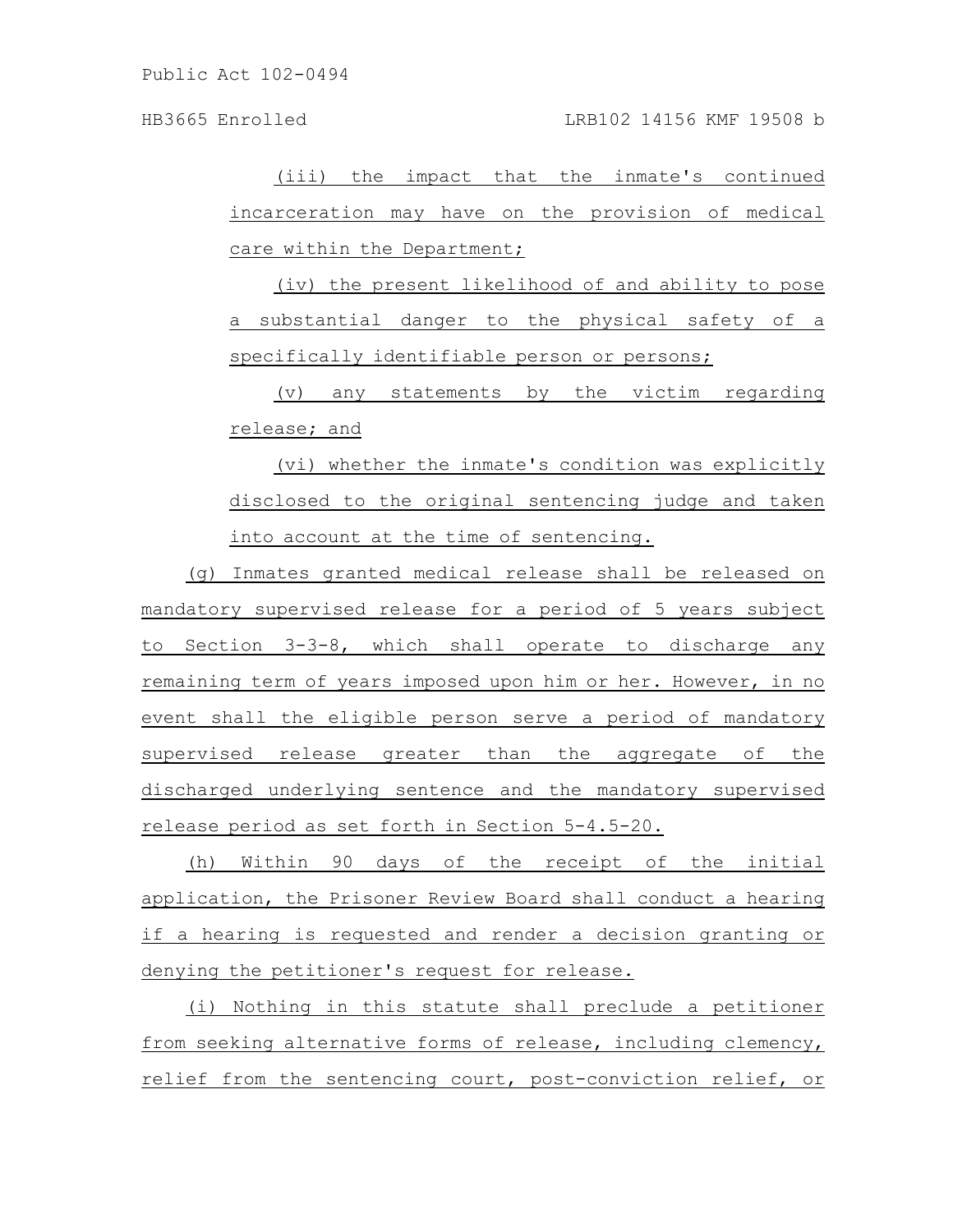any other legal remedy.

(j) This act applies retroactively, and shall be applicable to all currently incarcerated people in Illinois.

(k) Data report.

The Department of Corrections and the Prisoner Review Board shall release a report annually published on their websites that reports the following information about the Medical Release Program:

(1) The number of applications for medical release received by the Board in the preceding year, and information about those applications including:

(i) demographic data about the individual including race or ethnicity, gender, age, and institution;

(ii) the highest class of offense for which the individual is incarcerated;

(iii) the relationship of the applicant to the person completing the application;

(iv) whether the applicant had applied for medical release before and been denied, and, if so, when;

(v) whether the person applied as a person who is medically incapacitated or a person who is terminally ill; and

(vi) a basic description of the underlying medical condition that led to the application.

(2) The number of medical statements from the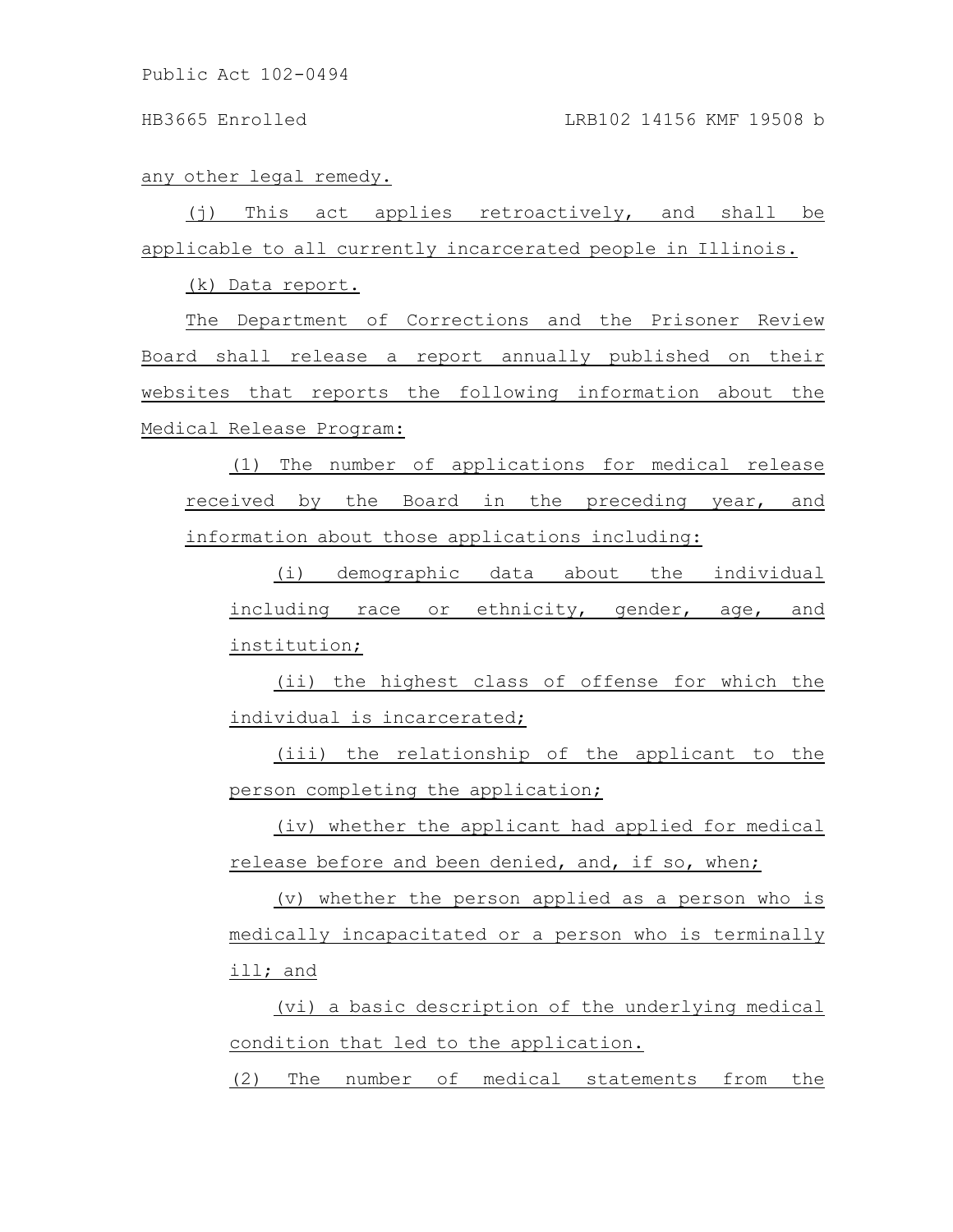Department of Corrections received by the Board;

(3) The number of institutional hearings on medical release applications conducted by the Board;

(4) The number of people approved for medical release, and information about them including:

(i) demographic data about the individual including race or ethnicity, gender, age, and zip code to which they were released;

(ii) whether the person applied as a person who is medically incapacitated or a person who is terminally ill;

(iii) a basic description of the underlying medical condition that led to the application; and

(iv) a basic description of the medical setting the person was released to.

(5) The number of people released on the medical release program;

(6) The number of people approved for medical release who experienced more than a one month delay between release decision and ultimate release including;

(i) demographic data about the individuals including race or ethnicity, gender and age;

(ii) the reason for the delay;

(iii) whether the person remains incarcerated; and (iv) a basic description of the underlying medical condition of the applying person.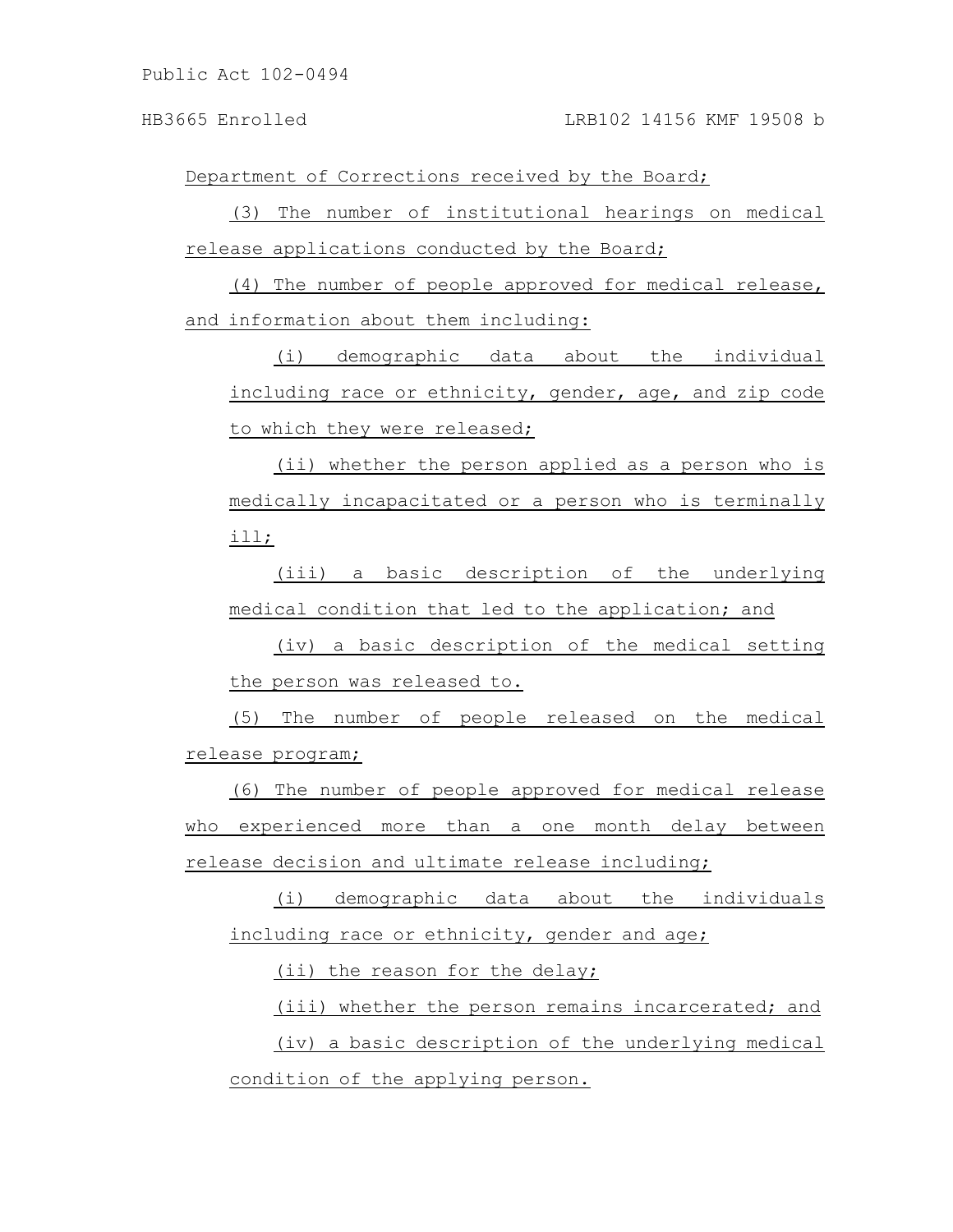HB3665 Enrolled LRB102 14156 KMF 19508 b

(7) For those individuals released on mandatory supervised release due to a granted application for medical release;

(i) the number of individuals who were serving terms of mandatory supervised release because of medical release applications during the previous year;

(ii) the number of individuals who had their mandatory supervised release revoked; and

(iii) the number of individuals who died during the previous year.

(8) Information on seriously ill individuals incarcerated at the Department of Corrections including:

(i) the number of people currently receiving full-time one-on-one medical care or assistance with activities of daily living within Department of Corrections facilities and whether that care is provided by a medical practitioner or an inmate, along with the institutions at which they are incarcerated; and

(ii) the number of people who spent more than one month in outside hospital care during the previous year and their home institutions.

All the information provided in this report shall be provided in aggregate, and nothing shall be construed to require the public dissemination of any personal medical information.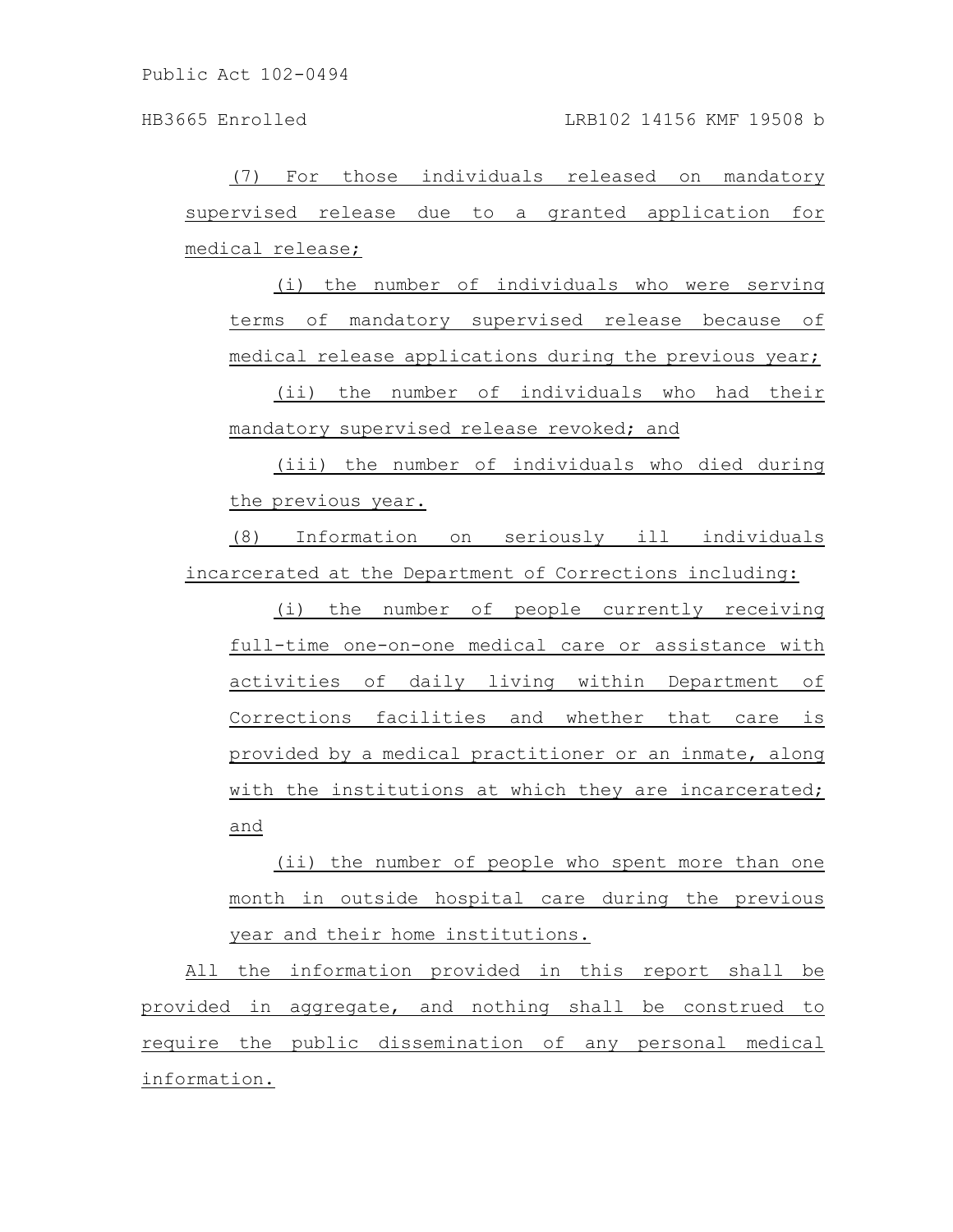(730 ILCS 5/3-3-15 new)

Sec. 3-3-15. Prisoner Review Board; sole discretion to grant medical release. A grant of medical release under this Article shall be an act of executive and legislative grace and shall be at the sole discretion of the Prisoner Review Board.

Section 15. The Open Parole Hearings Act is amended by changing Section 5 as follows:

(730 ILCS 105/5) (from Ch. 38, par. 1655)

Sec. 5. Definitions. As used in this Act:

(a) "Applicant" means an inmate who is being considered for parole by the Prisoner Review Board.

(a-1) "Aftercare releasee" means a person released from the Department of Juvenile Justice on aftercare release subject to aftercare revocation proceedings.

(b) "Board" means the Prisoner Review Board as established in Section 3-3-1 of the Unified Code of Corrections.

(c) "Parolee" means a person subject to parole revocation proceedings.

(d) "Parole hearing" means the formal hearing and determination of an inmate being considered for release from incarceration on parole, including medical release hearings pursuant to Section 3-3-14.

(e) "Parole, aftercare release, or mandatory supervised